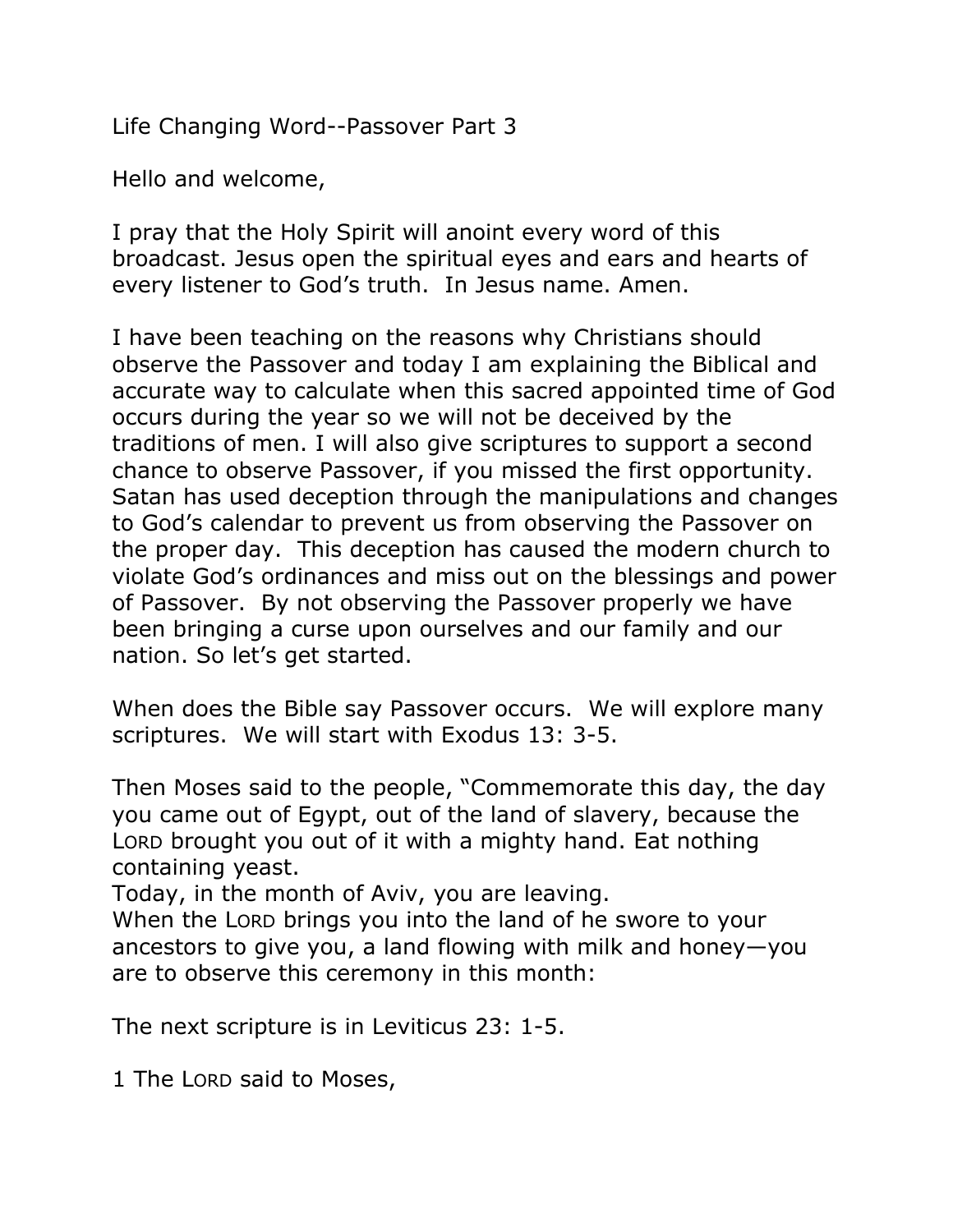2 Speak to the Israelites and say to them: 'These are my appointed festivals, the appointed festivals of the LORD, which you are to proclaim as sacred assemblies.

4 These are the LORD's appointed festivals, the sacred assemblies you are to proclaim at their appointed times:

5 The LORD's Passover begins at twilight on the fourteenth day of the first month

Now look at Numbers 9: 1-11. This scripture also explains the timing and reason for a second opportunity to observe the Passover.

1 The LORD spoke to Moses in the Desert of Sinai in the first month of the second year after they came out of Egypt. He said,

2 Have the Israelites celebrate the Passover at the appointed time.

3 Celebrate it at the appointed time, at twilight on the fourteenth day of this month, in accordance with all its rules and regulations.

4 So Moses told the Israelites to celebrate the Passover,

5 and they did so in the Desert of Sinai at twilight on the fourteenth day of the first month. The Israelites did everything just as the LORD commanded Moses.

6 But some of them could not celebrate the Passover on that day because they were ceremonially unclean on account of a dead body. So they came to Moses and Aaron that same day

7 and said to Moses, "We have become unclean because of a dead body, but why should we be kept from presenting the LORD's offering with the other Israelites at the appointed time?

8 Moses answered them, "Wait until I find out what the LORD commands concerning you.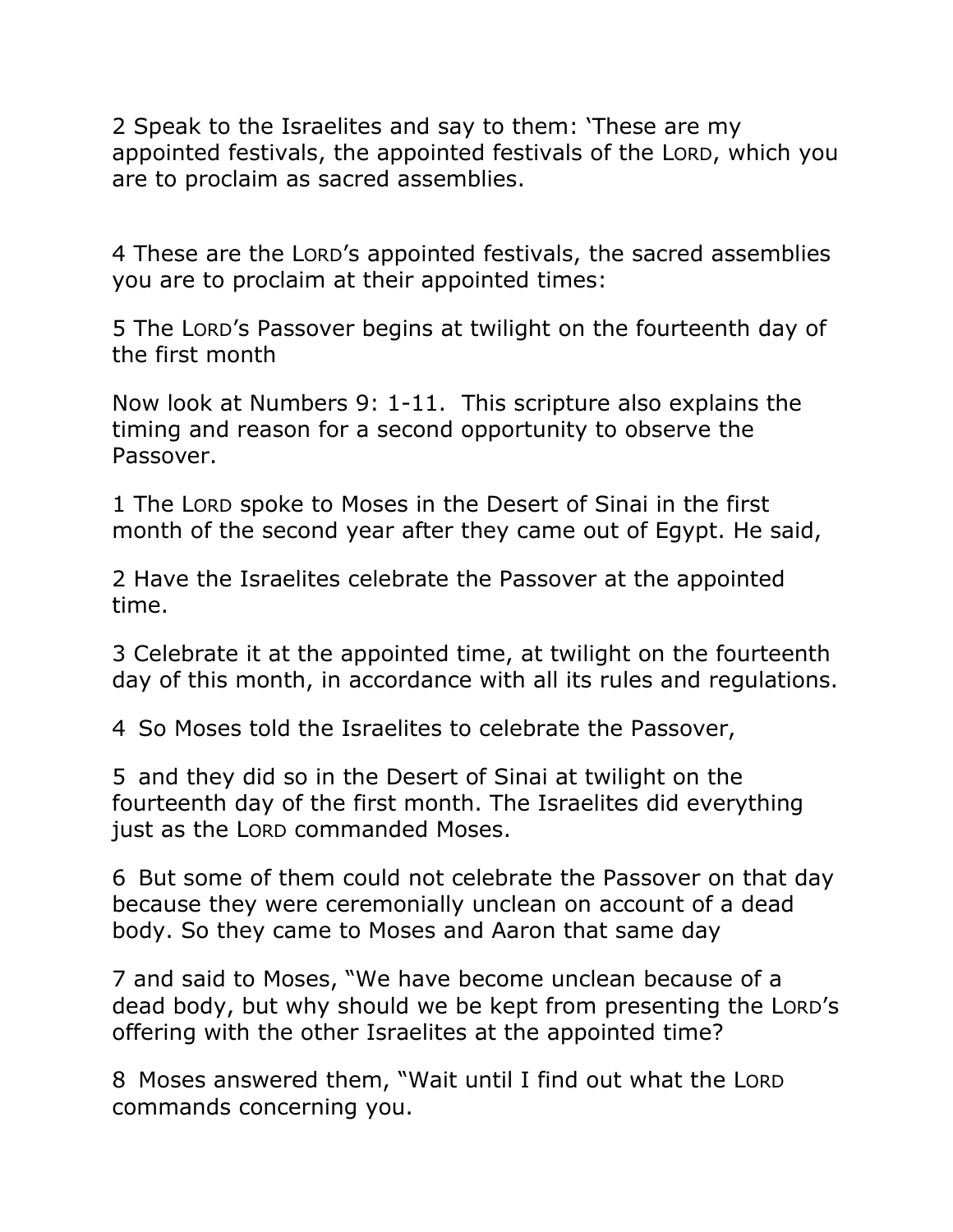9 Then the LORD said to Moses,

10 Tell the Israelites: 'When any of you or your descendants are unclean because of a dead body or are away on a journey, they are still to celebrate the LORD's Passover

11 but they are to do it on the fourteenth day of the second month at twilight.

The proper timing of the Passover is repeated in Numbers 28:16

16 On the fourteenth day of the first month the LORD's Passover is to be held

And Deuteronomy 16:1

1 Observe the month of Aviv and celebrate the Passover of the LORD your God, because in the month of Aviv he brought you out of Egypt by night.

Now you know what month and day of the month that scripture designates as the proper day to observe Passover. It is the first month of the Israelites which is called Aviv, A-V-I-V. Aviv is a Hebrew word that means "barley ripening", and the beginning of the spring season. The barley was said to be in the stage of ripening during the plague of hail prior to the first Passover. The first month of the year is called the month of Aviv in the first five books written by Moses in the Hebrew Bible and in our Old Testament. The first month is also the beginning of the religious year and the beginning of months. It is also known as the Biblical lunar new year. Ancient Israelites had a calendar based on the cycle of the moon and not a solar calendar based on the sun. The Hebrew word for month means the new moon. So basically God was saying the first month begins on the first new moon in the spring month when barley will ripen. Many grains are planted in this region, but God specifies barley.

After the Babylonian exile the month is called Nisan. These names are used interchangeably, although Aviv often refers to the spring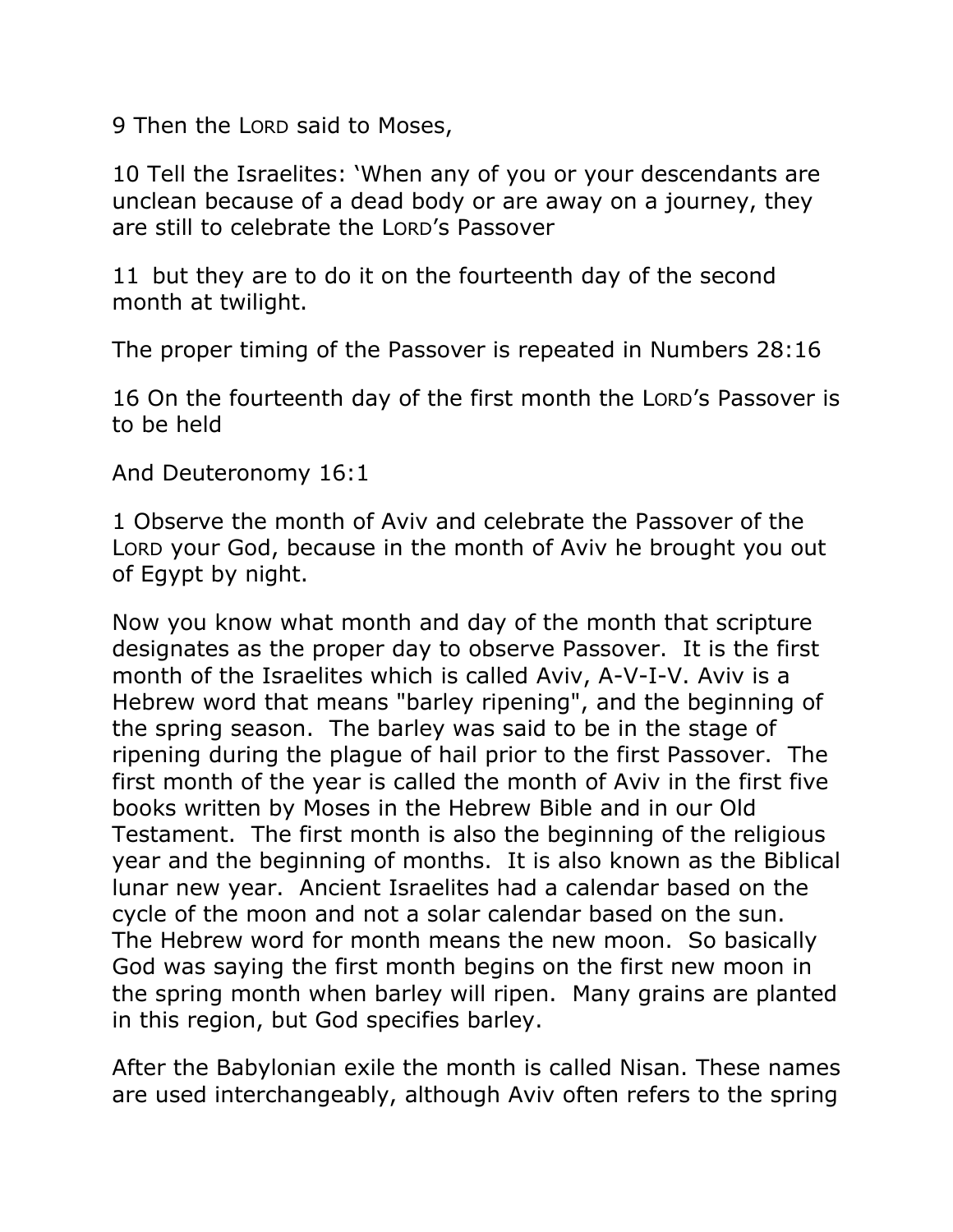season, and Nisan is called the "first month of Aviv or spring. So in modern times Passover occurs on the fourteenth day of Nisan. The best way to calculate the accurate day for Passover is to know the month during the spring when the barley is most likely to be fully ripened by the middle of that month. The first visible new moon is the beginning of that month. Then you count fourteen days into that month and Passover starts at sunset of the fourteenth day. Since Israel was an agricultural society, God based the Biblical yearly calendar of feasts and appointed times on something all the people would easily understand. Also God counts a day from sunset to sunrise. According to Genius 1:5 the evening and the morning were the first day.

So where did so much confusion and deception regarding the accurate day to observe Passover originate. Of course, the author of ALL confusion and deception is satan. Satan knows the importance of keeping these Holy times and has sabotaged our ability to accurately account for the dates. Satan wants God's children to miss the provision, promises, blessings, and appointed times of worship. Satan has intentionally used different calendars, cultures, traditions, and calculations of these important feast days and sacred appointed times to cause us to be unable to obey God and prevents proper worship.

For example, there is the Jewish calendar, the Gregorian calendar, the Julian calendar, and numerous others. However, the original calendar of God is based on scriptures and observations in nature. Even the modern Jewish calendar is a combination of observing natural events and scientific calculations.

Of all calendars, the Biblical calendar is one of the easiest to understand and follow today in observing God's appointed feast days. It is logical and any rational person can easily comprehend its formation. It requires no complicated calculations or arbitrary rules. It is a calendar, which depends on both the moon, the sun, and the agricultural cycle. The rules come directly from the Bible and are simple to understand. God designed the Biblical calendar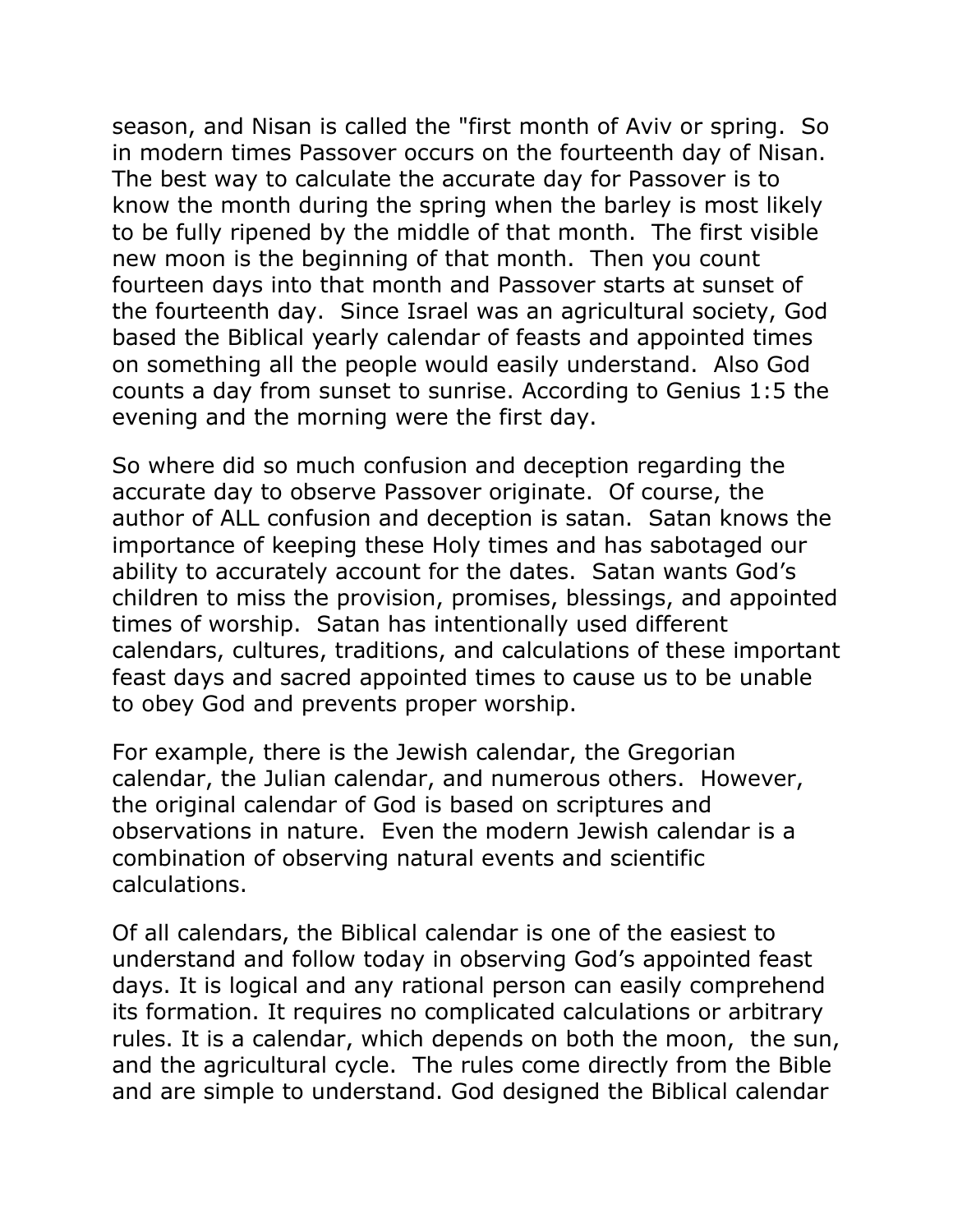to be simple because He gave instruction to observe all His feast days at precise times, not holidays of our own making nor random traditions of men. It is also important to understand God's calendar so that we continue to observe the other feasts and appointed times correctly. From Passover, we can calculate the commanded time for Pentecost, Feast of Tabernacles, and other important times of worship. God displayed His calendar in the sky.

Now let's look at a summary of how the ancient Israelites would have formed their Biblical calendar and calculated the timing of God's commanded Holy days and feast. A day would be considered to start and end at sunset. A week would start with day one and end on day seven. A new month starts with the first visible new moon. The first of the year starts in the month in which the barley will ripen by mid-month. God's way is simple. It takes man under the influence of satan to complicate things and bring confusion and error.

So how did Christianity start observing a holiday called Easter to celebrate the resurrection of Jesus Christ. The earliest record of Easter being observed was in the second century. The word Easter is derived from the name of a pagan goddess of spring and fertility called Eostre. Why would Christians adopt a pagan name for one of our most sacred Christian events, the resurrection of Jesus. The next major controversy was fixing the date on which the resurrection would be observed. The Eastern and Western Christian leaders had two different views. In the East, the crucifixion was observed on the same day the Jews celebrated Passover and two days later the resurrection was observed regardless of which day of the week it occurred. However, in the West the resurrection of Jesus was celebrated on the first day of the week, a Sunday. So the first Sunday after the Passover became the day to celebrate Easter in the West. However, the Council of Nicaea, a group of Christian leaders, in 325 AD attempted to provide guidance of which we use today to determine the date Easter. They came up with these rules: a) Easter must be celebrated throughout the world on Sunday b)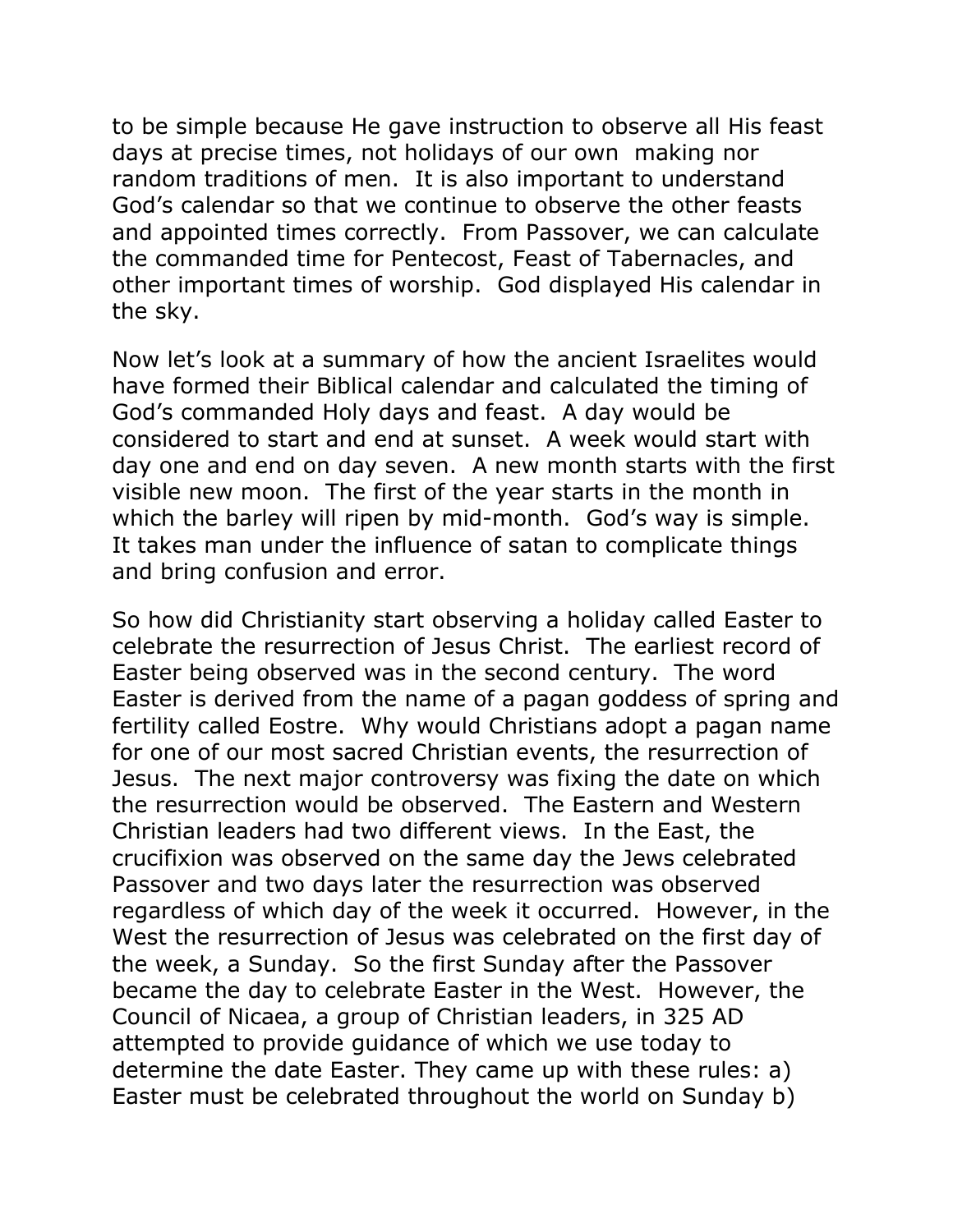this Sunday must follow the fourteenth day of the paschal moon, **What is the paschal full moon? The Paschal full moon is the first full moon after the spring equinox** c) and that moon has to be accounted the paschal moon whose fourteenth day followed the spring equinox, d) and finally that some provision should be made to have a credible authority determine based on these above rules the date of Easter each year for the world. Church leaders, or men, continue to attempt to fix a date for Easter observance that all Christian churches can agree upon. But no formal agreement has been arrived at. Other observances such as Ash Wednesday, Lent, Good Friday, the Great Vigil, sunrise services, and other practices are not Biblical, but are also just traditions manufactured by man, not God. In addition, many customs associated with Easter have no Biblical connection to the resurrection, but are derived from folk customs and even pagan rituals. How did Christian leaders allow such a sacred event like the crucifixion and resurrection of Jesus become so corrupted.

It is obvious that satan has worked for centuries to deceive the whole Christian church regarding God's appointed and sacred times and how and when they should be observed according to God's rules. Man should not just arbitrarily pick the days and times of God's appointed times of honor and worship. God is very clear and it is a direct commandment, not a suggestion, to keep these appointed sacred times when and how God instructed. Easter and all the human rituals that surround the Easter holiday are destructive lies of satan and a distraction from the truth of God's most holy days that we are required to observe to receive the very blessings that provide the resources to accomplish the divine assignment God has given each of us to perform.

I want to be very clear. If you attend church where they celebrate Easter or observe Lent or participate in many other rituals at this time of year, I see no problem with that. However, if you only observe Easter or only participate in other manmade traditions and do not observe the official appointed time of Passover on God's calendar, then that is a problem. You cannot substitute the holiday of Easter for Passover. Observe just Passover or observe both, but do not neglect to observe Passover because that would be in direct conflict with what God has commanded us to do. God requires the observance of Passover, but Easter is a manufactured holiday by man and named after a pagan god. Do not be deceived and miss out on the